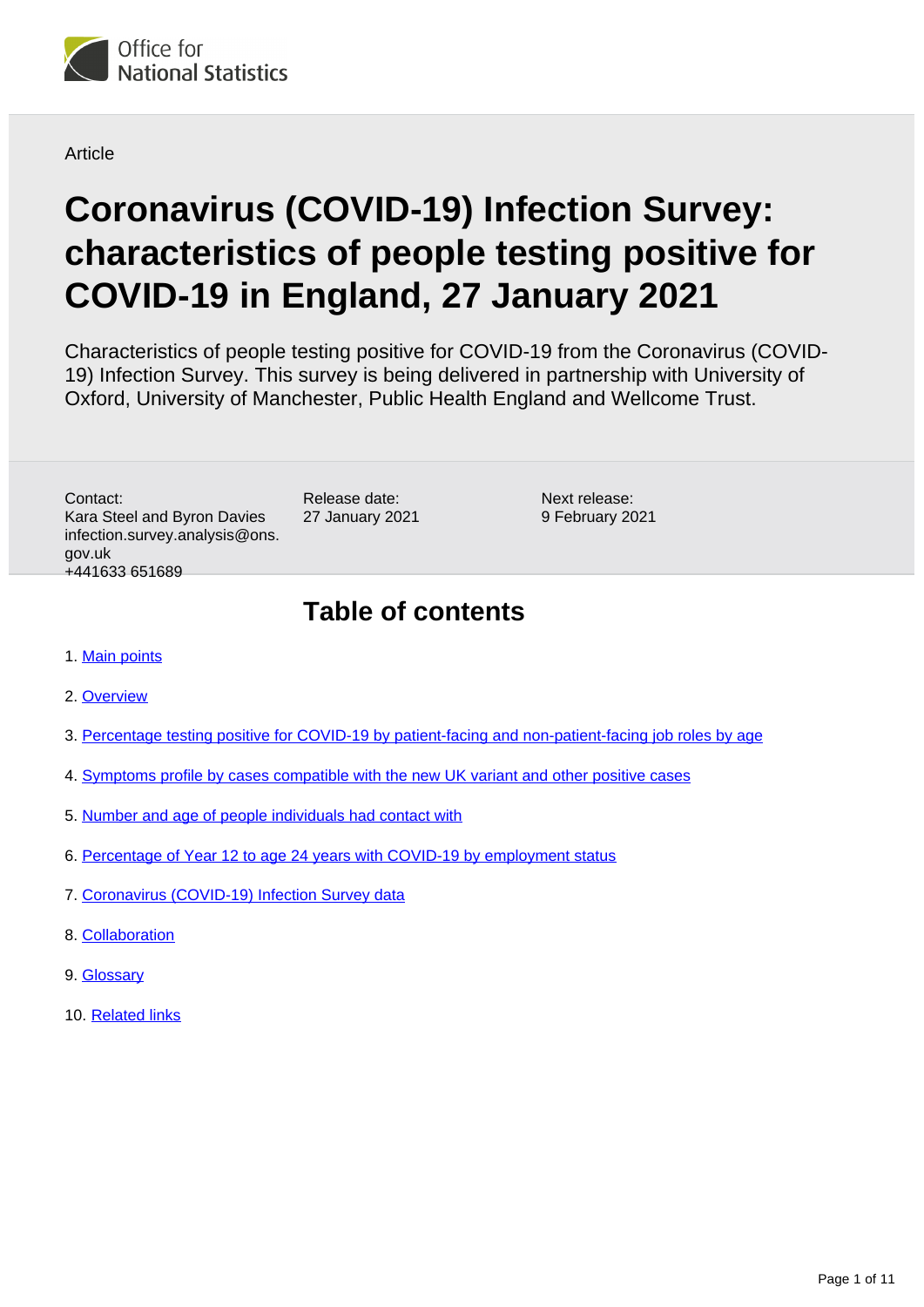## <span id="page-1-0"></span>**1 . Main points**

- In recent weeks, there is evidence that the percentage testing positive for the coronavirus (COVID-19) has decreased in non-patient facing job roles but increased amongst those in patient-facing roles in England.
- The largest differences in reported symptoms between the new variant compatible positives and those not compatible with the new UK variant were found in cough, sore throat, fatigue and myalgia.
- The number of socially distanced and physical contacts that adults and school age children had with people outside their household decreased in January 2021.
- Of those in school Year 12 to 24 years old, the highest percentage testing positive was among those who are employed.

## <span id="page-1-1"></span>**2 . Overview**

In this article, we refer to the number of coronavirus (COVID-19) infections within the community population; community in this instance refers to private residential households, and it excludes those in hospitals, care homes and/or other institutional settings in England.

This article presents analysis on the characteristics of those testing positive for SARS-CoV-2 – the coronavirus causing the COVID-19 disease in England. We include current COVID-19 infections, which we define as testing positive for SARS-CoV-2, with or without having symptoms, on a swab taken from the nose and throat.

More information on our headline estimates of the overall number of positive cases in England, Wales, Northern Ireland and Scotland are available in our [latest bulletin](https://www.ons.gov.uk/peoplepopulationandcommunity/healthandsocialcare/conditionsanddiseases/bulletins/coronaviruscovid19infectionsurveypilot/22january2021). It should be noted that the analysis on the characteristics and behaviours of those testing positive in this article is for an older time period than the headline figures presented in the most recent bulletin. The reference periods for the various analyses are clearly stated at the start of each section.

#### **More about coronavirus**

- Find the latest on [coronavirus \(COVID-19\) in the UK.](https://www.ons.gov.uk/peoplepopulationandcommunity/healthandsocialcare/conditionsanddiseases)
- [Explore the latest coronavirus data](https://www.ons.gov.uk/peoplepopulationandcommunity/healthandsocialcare/conditionsanddiseases/articles/coronaviruscovid19/latestinsights) from the ONS and other sources.
- All ONS analysis, summarised in our [coronavirus roundup.](https://www.ons.gov.uk/peoplepopulationandcommunity/healthandsocialcare/conditionsanddiseases/articles/coronaviruscovid19roundup/latest)
- View [all coronavirus data](https://www.ons.gov.uk/peoplepopulationandcommunity/healthandsocialcare/conditionsanddiseases/datalist).
- Find out how we are [working safely in our studies and surveys.](https://www.ons.gov.uk/news/statementsandletters/ensuringyoursafetyduringcovid19)

Further information on what the analysis covers is provided at the start of each section.

## <span id="page-1-2"></span>**3 . Percentage testing positive for COVID-19 by patient-facing and non-patient-facing job roles by age**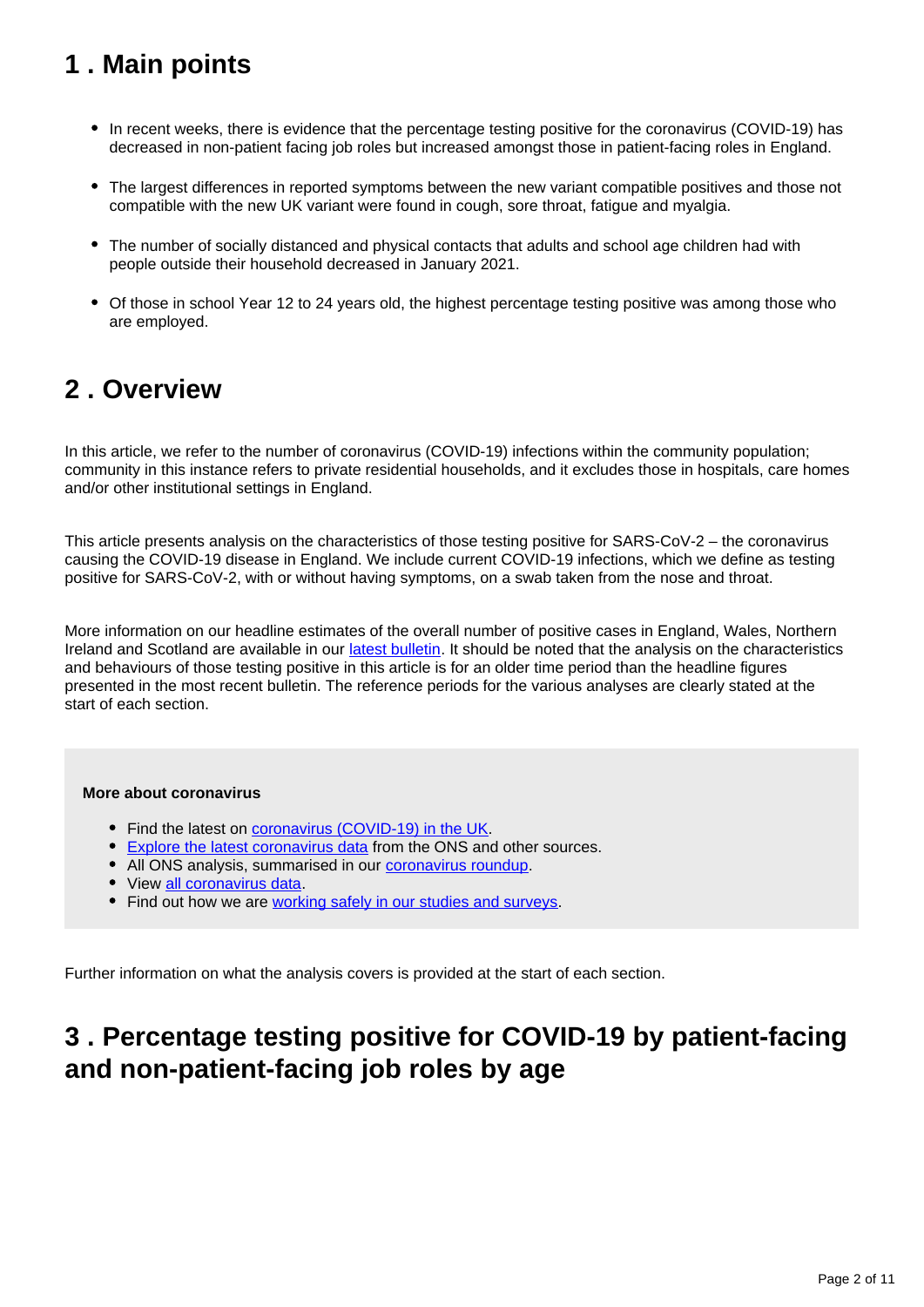### **About this analysis**

The estimated percentage of people in England who have had coronavirus (COVID-19) since May 2020 is published in our [weekly bulletin.](https://www.ons.gov.uk/peoplepopulationandcommunity/healthandsocialcare/conditionsanddiseases/bulletins/coronaviruscovid19infectionsurveypilot/latest) The latest bulletin reports that the percentage testing positive remained at high levels in England but decreased slightly in the week ending 16 January 2021 (between 10 and 16 January).

This section provides the modelled estimates on positivity rates by patient-facing and non-patient-facing job roles by age; with the two occupational groups split between those aged under 35 years and those 35 years and above. The modelling used is similar to that used to produce national trend modelling of COVID-19 infections in our weekly bulletin. More information about the methods used in the model is available in our [methodology article.](https://www.ons.gov.uk/peoplepopulationandcommunity/healthandsocialcare/conditionsanddiseases/methodologies/covid19infectionsurveypilotmethodsandfurtherinformation#modelling)

The models used to produce positivity rates for patient-facing and non-patient-facing roles include only swab test results from individuals aged 16 to 74 years. This analysis covers the time period between 1 September 2020 and 9 January 2021.

### **In recent weeks, there is evidence that the percentage testing positive has decreased in non-patient facing job roles but increased amongst those in patient-facing roles**

In the week ending 9 January 2021, the percentage of those testing positive for the coronavirus (COVID-19) increased in both those aged under 35 years, and 35 years and above, who work in a patient-facing role. The percentage testing positive recently decreased in both age groups in a non-patient-facing role. However, overall there is no statistical evidence of difference in levels of positivity between patient-facing and non-patient facing, except those over 35 years old and in a non-patient-facing role.

This contrasts with analysis in [our previous article published in December](https://www.ons.gov.uk/peoplepopulationandcommunity/healthandsocialcare/conditionsanddiseases/articles/coronaviruscovid19infectionsinthecommunityinengland/december2020), where the proportion of those testing positive had decreased in all groups apart from those in a patient-facing role aged 35 years and over, where there was less certainty in the direction of the trend.

#### **Figure 1: In recent weeks, there is evidence that the percentage testing positive has increased amongst those in a patient-facing role**

**Estimated percentage of the population testing positive for COVID-19 on nose and throat swabs by patientfacing role and age from 1 September 2020 to 9 January 2021**

#### **Notes:**

- 1. All results are provisional and subject to revision.
- 2. These statistics refer to infections reported in the community, by which we mean private households. These figures exclude infections reported in hospitals, care homes and/or other institutional settings.
- 3. There are fewer people in patient facing roles in our sample than those in non-patient facing roles. Therefore the estimates for patient facing roles have a larger degree of uncertainty, represented by wider credible intervals.

#### **Download the data**

[.xlsx](https://www.ons.gov.uk/visualisations/dvc1153/patientfacing/datadownload.xlsx)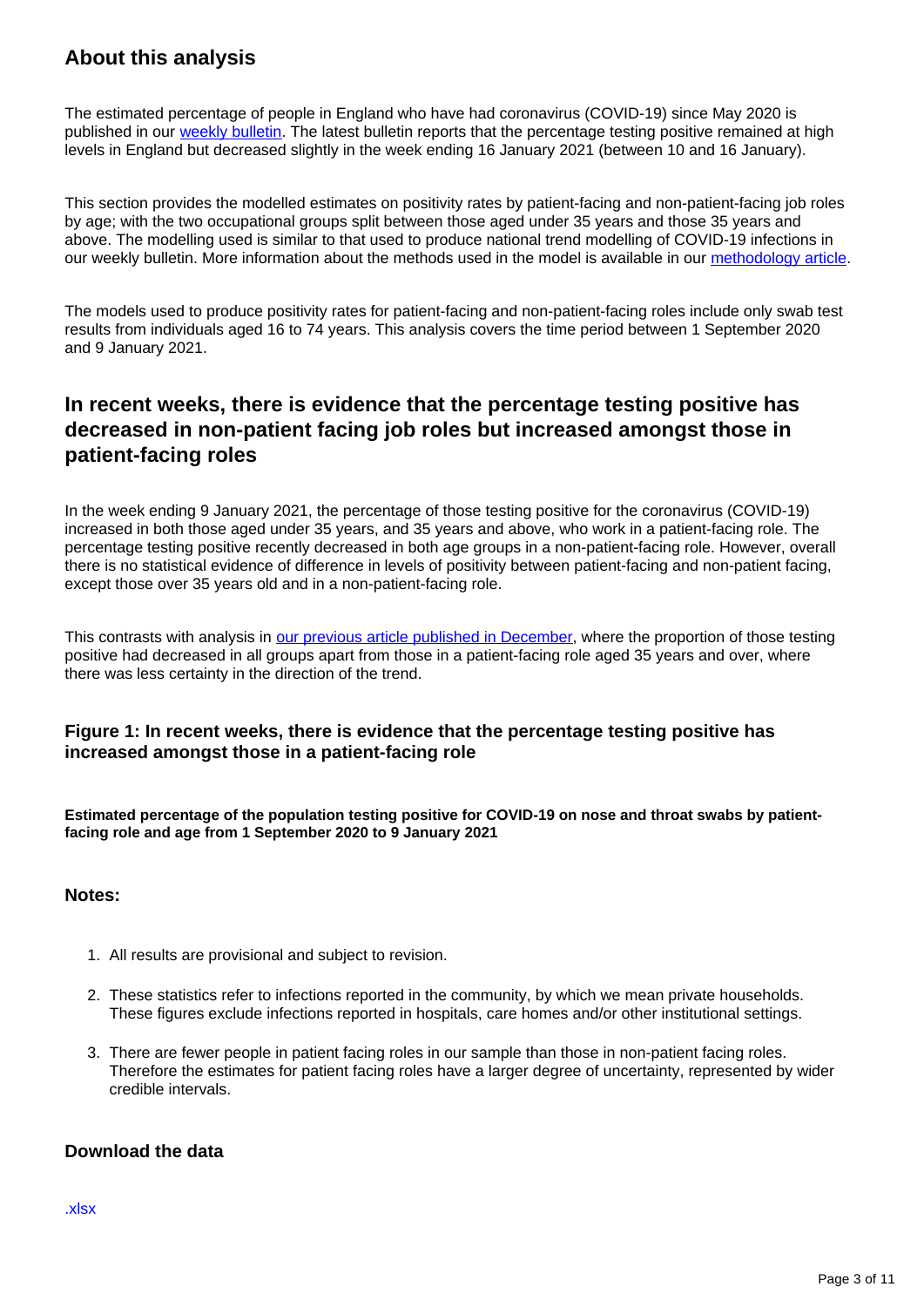## <span id="page-3-0"></span>**4 . Symptoms profile by cases compatible with the new UK variant and other positive cases**

### **About this analysis**

Swabs are tested for three genes present in the coronavirus: N protein, S protein and ORF1ab. Each swab can have any one, any two or all three genes detected. Positives are those where one or more of these genes is detected in the swab other than tests that are only positive on the S-gene, which is not considered a reliable indicator of the virus if found on its own.

The new UK variant of COVID-19 has genetic changes in the S-gene. This means the S-gene is no longer detected in the current test, and cases that would have previously been positive on all three genes are now positive only on the ORF1ab and the N-gene (not the S-gene). More information on the new variant can be found in [Section 10 in our latest bulletin.](https://www.ons.gov.uk/peoplepopulationandcommunity/healthandsocialcare/conditionsanddiseases/bulletins/coronaviruscovid19infectionsurveypilot/22january2021#positive-tests-that-are-compatible-with-the-new-uk-variant)

The analysis in this section looks at each person who tests positive for COVID-19 who had a strong positive test. The strength of the test is determined by how quickly the virus is detected, measured by a cycle threshold (Ct) value. The lower the Ct value, the higher the viral load and stronger the positive test. Positive results with a high Ct value could be seen in the early stages of infection when virus levels are rising, or late in the infection, when the risk of transmission is low.

This analysis considers cases that had a Ct value less than 30, between 15 November 2020 and 16 January 2021, split by whether this is compatible with the new UK variant (positive only on two of the genes in the test, the N-gene and ORF1ab) or positive on all three genes (the N-gene, the S-gene and ORF1ab), and considers what percentage of these individuals reported symptoms. You can find [more information on Ct values](https://www.medrxiv.org/content/10.1101/2020.10.25.20219048v1) in a paper written by academic partners at the University of Oxford.

Individuals taking part in the survey were asked whether they had experienced a range of possible symptoms<sup>1</sup> in the seven days before they were tested and also separately whether they felt that they had symptoms compatible with COVID-19 infection in the last seven days.

In Figure 2 we have categorised reported symptoms into the following:

- any: all reported symptoms, including reporting symptoms compatible with COVID-19 whilst not naming specific symptoms
- classic: cough, fever, shortness of breath, loss of taste or loss of smell
- gastrointestinal (GI): abdominal pain, nausea, vomiting or diarrhoea
- loss of taste or smell only

People testing positive compatible with the new UK variant were more likely to report any symptoms and the classic symptoms, but were less likely to report loss of taste and smell. There was no evidence of difference in the percentages reporting gastrointestinal symptoms.

#### **Figure 2: People testing positive compatible with the new UK variant were more likely to report any symptoms and the classic symptoms**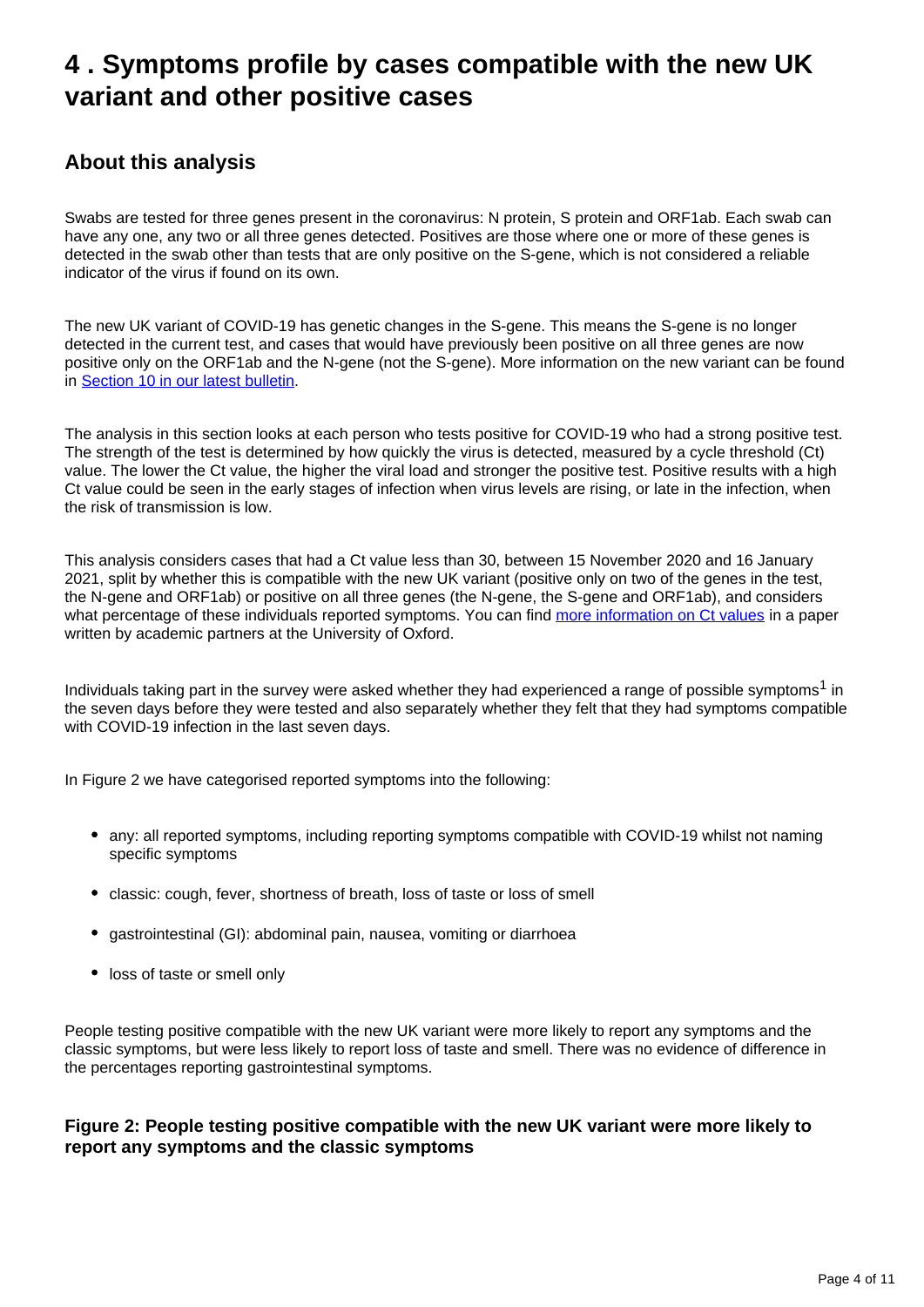#### **Notes:**

- 1. These results are provisional and subject to revision.
- 2. These statistics refer to infections reported in the community, by which we mean private households. These figures exclude infections reported in hospitals, care homes or other institutional settings.
- 3. Symptoms are self-reported and were not professionally diagnosed
- 4. This analysis covers the time period between 15 November 2020 to 16 January 2021.

#### **Download the data**

#### [.xlsx]( https://www.ons.gov.uk/visualisations/dvc1153/symptomscat/datadownload.xlsx)

Figure 3 indicates that loss of taste and loss of smell were significantly less common in new variant compatible positives than triple positives; whereas other symptoms were more common in new variant compatible positives, with the largest differences for cough, sore throat, fatigue, myalgia and fever. There is no evidence of difference in the gastrointestinal symptoms, shortness of breath or headaches.

#### **Figure 3: The largest differences in reported symptoms between the new variant positive and triple positives were found in cough, sore throat, fatigue and myalgia**

**Percentage of people with symptoms by variant, including only those who have a strong positive test (Ct less than 30), from 15 November 2020 to 16 January 2021, in England**

#### **Notes:**

- 1. These results are provisional and subject to revision.
- 2. These statistics refer to infections reported in the community, by which we mean private households. These figures exclude infections reported in hospitals, care homes or other institutional settings.
- 3. Symptoms are self-reported and were not professionally diagnosed
- 4. This analysis covers the time period between 15 November 2020 to 16 January 2021.

#### **Download the data**

#### [.xlsx](https://www.ons.gov.uk/visualisations/dvc1153/symptomsall/datadownload.xlsx)

Additional analysis has been conducted on the estimated percentage of self-reported gastrointestinal symptoms over time in England and by CIS area, by our academic partners at the University of Oxford.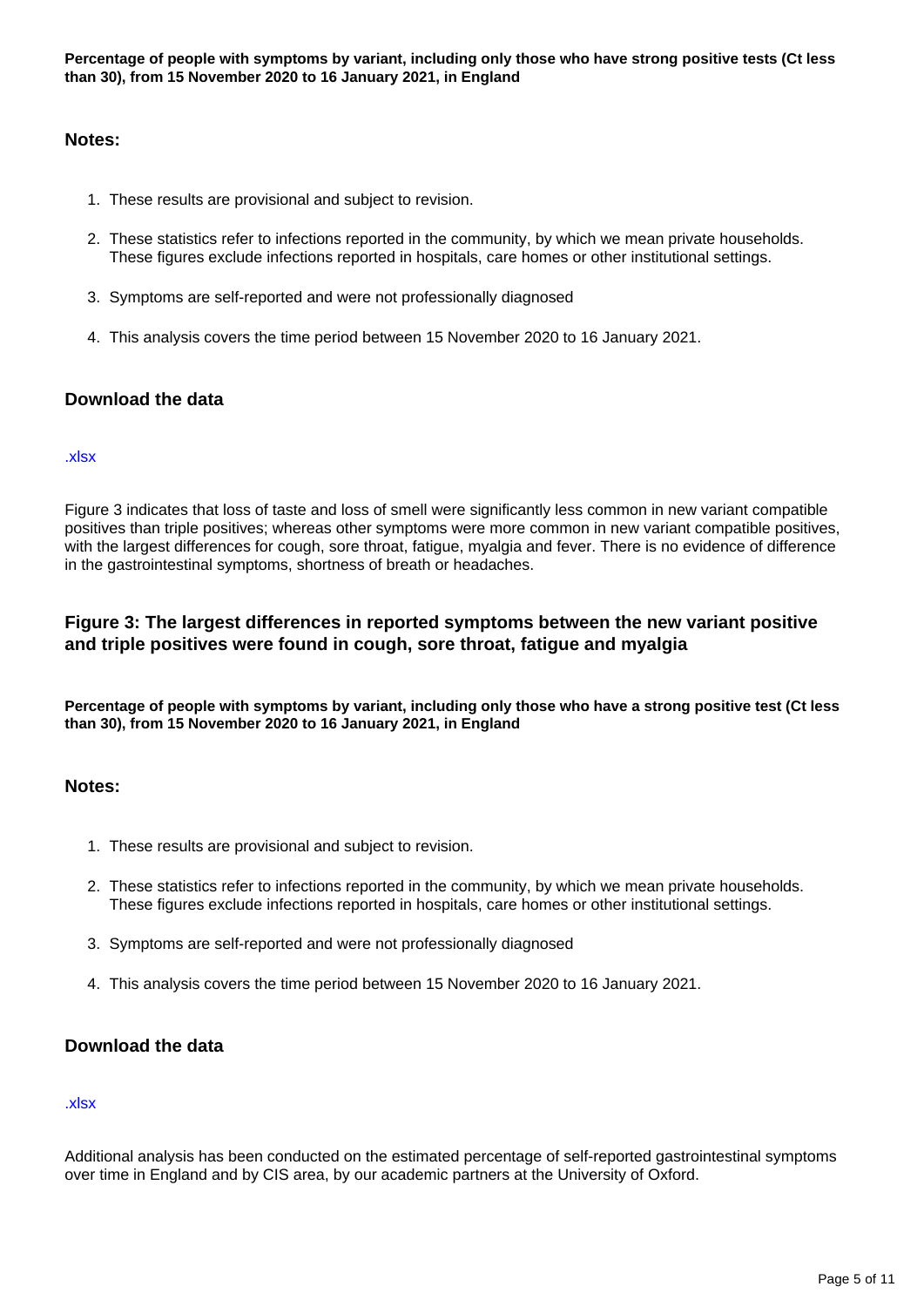**Notes for: Symptoms profile by cases compatible with the new UK variant and cases positive on all three genes.**

1. The symptoms respondents were asked to report are: fever, muscle ache (myalgia), fatigue (weakness or tiredness), sore throat, cough, shortness of breath, headache, nausea or vomiting, abdominal pain, diarrhoea, loss of taste or loss of smell.

## <span id="page-5-0"></span>**5 . Number and age of people individuals had contact with**

### **About this analysis**

This section looks at how often individuals are reporting social contact (either socially distanced or physical contact) with other people outside their own household. We asked individuals how many people aged 17 years and under, 18 to 69 years, and 70 years and over, outside their household, they have had contact with up to seven days prior to each visit. "Contact" refers to either of the following:

- socially distanced contact direct contact with social distancing only
- physical contact physical contact, such as a handshake or personal care, including wearing PPE

This analysis covers the time period between 27 July 2020 and 11 January 2021. We have produced estimates that have been weighted to be representative of the total population in England. Analysis includes all people taking part in the survey, and is presented for school age children (age 2 years to school Year 11) and adults (school Year 12 and above). We report the number of contacts in the following groups:

- 0 (no reported contact)
- 1 to 5 (reported contacts)
- 6 to 10 (reported contacts)
- 11 to 20 (reported contacts)
- 21 or more (reported contacts)

### **The number of socially distanced contacts with people under the age of 70 years was higher during term-time for school age children**

We present the proportion of school age children by each category of socially distanced contact in Figure 4. Our analysis suggests that there was an increase in "21 or more" socially distanced contacts with people aged 17 years and under from September 2020 onwards, corresponding to school age individuals returning to school and coming into contact with their peers. In early January 2021, socially distanced contacts decreased as schools closed in lockdown.

There was a decrease in the number of socially distanced contacts with people aged 17 years and under in late October to early November 2020 and in late December, corresponding to the half term and Christmas breaks from school. In November, the proportion of socially distanced contacts returned to a similar number of contacts seen before half-term, but this did not happen in January as schools remained closed.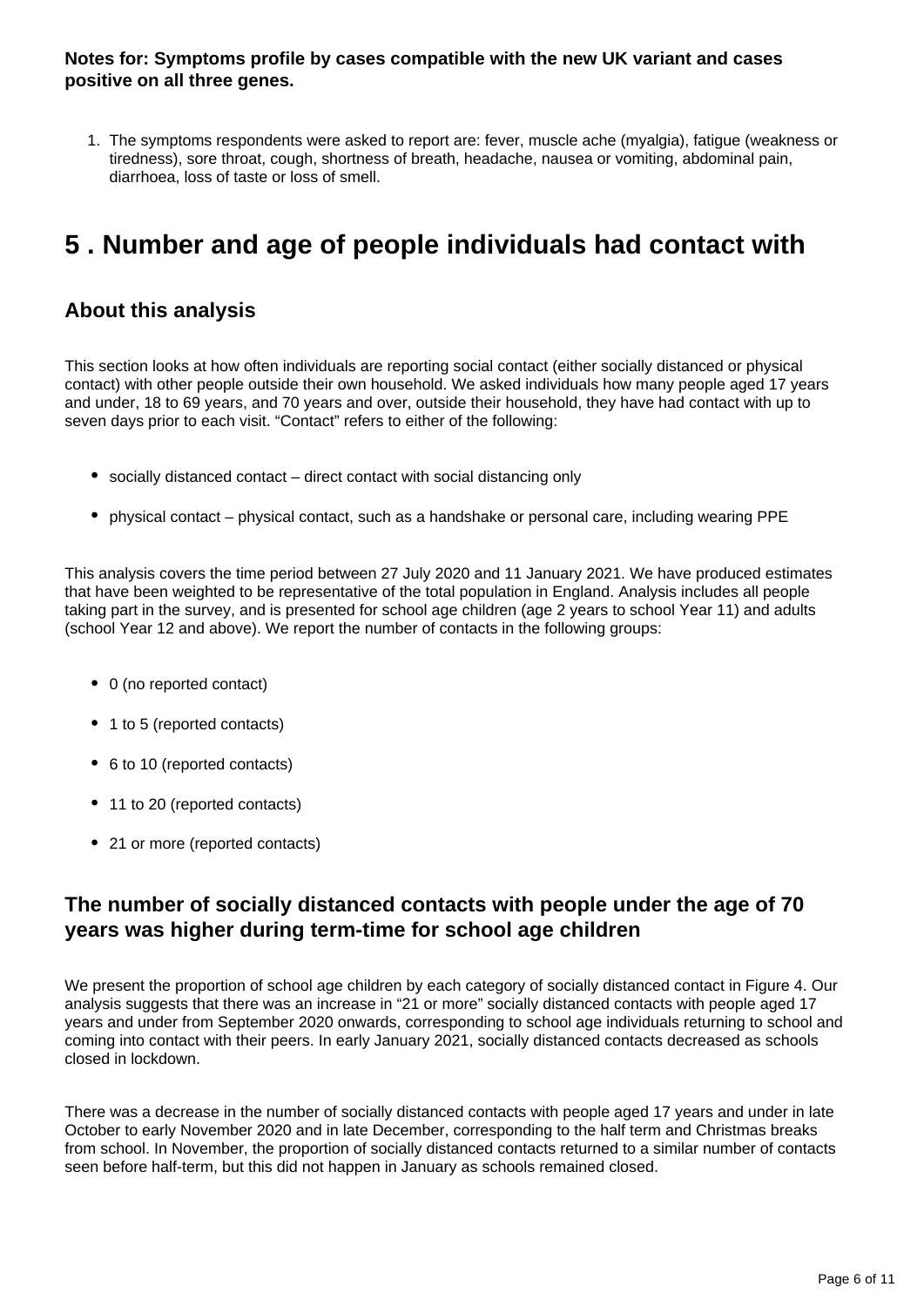There is a similar pattern of increased socially distanced contacts with people aged 18 to 69 years from September 2020 onwards, which is likely to relate to the increased contact with teachers and parents. In early January, the number of socially distanced contacts decreased as schools closed.

Over time, the number of socially distanced contacts with people who are over 70 years has decreased. There was some evidence of a slight rise in those reporting 1 to 5 contacts in late December, potentially because of some rules relaxing at Christmas.

#### **Figure 4: In school age children, the number of socially distanced contacts with people under the age of 70 years has decreased in January**

**Proportion of school age children by number of socially distanced contacts with different age groups, from 27 July 2020 to 11 January 2021**

#### **Notes:**

- 1. These results are provisional and subject to revision.
- 2. These statistics refer to infections reported in the community, by which we mean private households. These figures exclude infections reported in hospitals, care homes or other institutional settings.
- 3. This analysis includes all participants between 27 July 2020 and 11 January 2021, regardless of whether they tested positive or negative for COVID-19.

#### **Download the data**

#### [.xlsx](https://www.ons.gov.uk/visualisations/dvc1153/soccon_children/datadownload.xlsx)

Among adults, the number of socially distanced contacts of all ages has decreased over time since September to October 2020. In December, socially distanced contacts may have risen slightly as the November lockdown ended. The number of socially distanced contacts has decreased again in January.

#### **Figure 5: In adults, the number of socially distanced contacts has decreased across all ages and numbers of contacts**

**Proportion of adults by number of socially distanced contacts with different age groups, from 27 July 2020 to 11 January 2021**

#### **Notes:**

- 1. These results are provisional and subject to revision.
- 2. These statistics refer to infections reported in the community, by which we mean private households. These figures exclude infections reported in hospitals, care homes or other institutional settings.
- 3. This analysis includes all participants between 27 July 2020 and 11 January 2021, regardless of whether they tested positive or negative for COVID-19.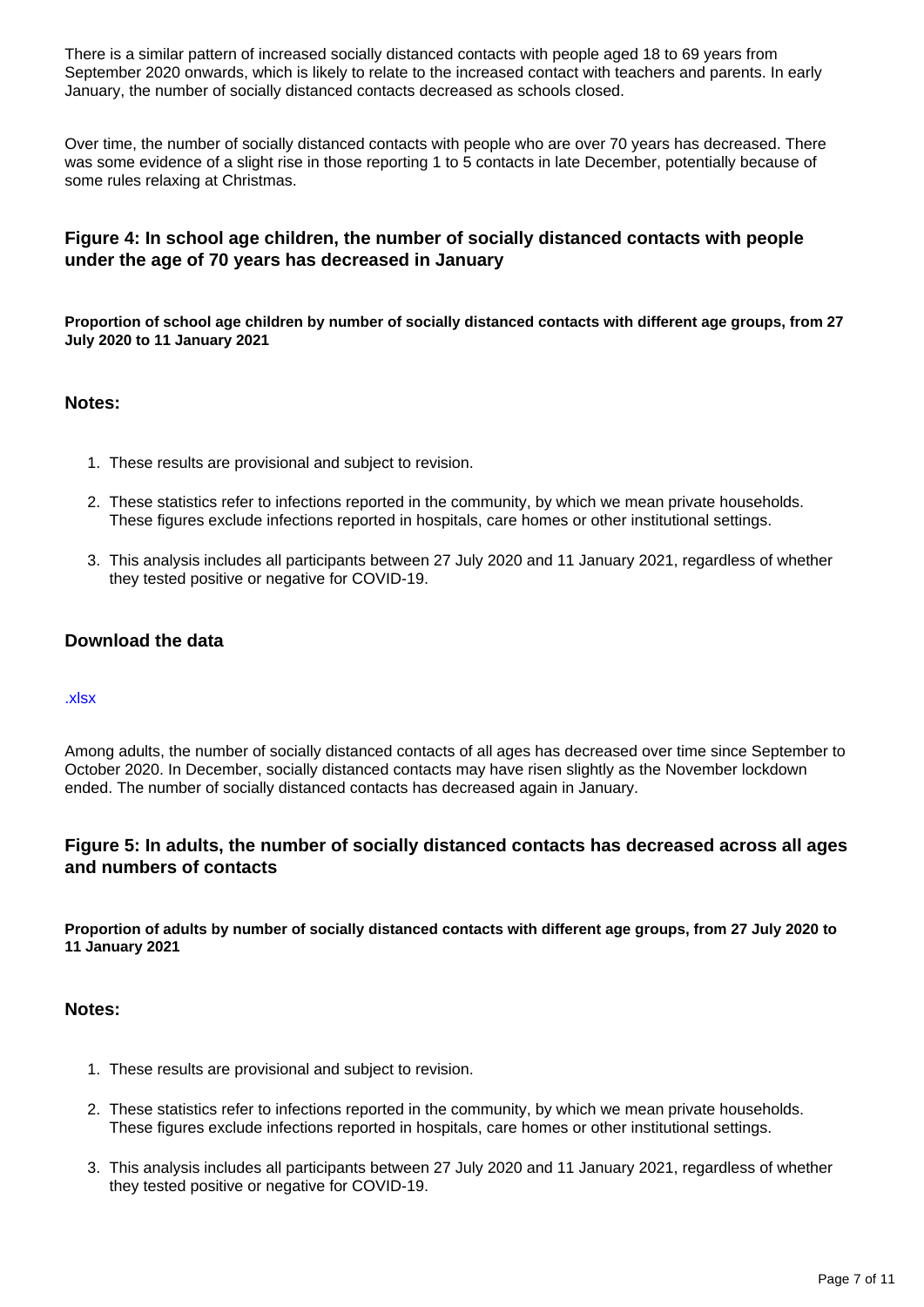[.xlsx](https://www.ons.gov.uk/visualisations/dvc1153/soccon_adults/datadownload.xlsx)

### **The number of physical contacts with people aged 17 years and under and with people aged 18 to 69 years decreased in January with the reintroduction of lockdown for school age children in England**

The trends in physical contacts among school age children are very similar to socially distanced contacts trends, aligning to schools returning in September 2020.

The proportion of physical contact increased from September, however, this increase was proportionally less than the increase in socially distanced contact seen in Figure 3. In January 2021, the proportion of physical contact across ages decreased as the country went into lockdown and schools were closed.

Trends in physical contacts over time in adults are very similar to socially distanced contact trends, but there are more respondents that have had contact with zero individuals. Across all ages of physical contacts, in adults the number of physical contacts has decreased over time from September and October.

Additional information on the proportions of physical contacts by school age children and adults can be found in the accompanying [dataset.](https://www.ons.gov.uk/peoplepopulationandcommunity/healthandsocialcare/conditionsanddiseases/datasets/coronaviruscovid19infectionsinthecommunityinengland)

### **The number of social and physical contacts with people by region of England**

Regionally there is little variation in the number of socially distanced contacts. In all regions there is a clear decrease in socially distanced contact with six or more people in the most recent 14-day period because of the national lockdown restrictions.

There is also low variation by region in the number of physical contacts people have reported. In all regions there is a clear decrease in the number of physical contacts in the most recent 14-day period because of national lockdown restrictions. Additional information on regional differences between socially distanced and physical contacts can be found in the accompanying [dataset.](https://www.ons.gov.uk/peoplepopulationandcommunity/healthandsocialcare/conditionsanddiseases/datasets/coronaviruscovid19infectionsinthecommunityinengland)

More information on socially-distanced and physical contact is also available in the [Opinions and Lifestyle Survey,](https://www.ons.gov.uk/peoplepopulationandcommunity/healthandsocialcare/healthandwellbeing/bulletins/coronavirusandthesocialimpactsongreatbritain/latest#behaviours-going-into-lockdown) which examines the impact of coronavirus (COVID-19) pandemic on people, households and communities in Great Britain.

## <span id="page-7-0"></span>**6 . Percentage of Year 12 to age 24 years with COVID-19 by employment status**

The analysis in this section looks at the percentage of people aged 16 and 17 years (school Year 12) to age 24 years who tested positive for the coronavirus (COVID-19), between 1 September 2020 and 9 January 2021, split by employment status. The modelling used is similar to that used to produce national trend modelling of COVID-19 infections in our weekly bulletin. More information about the methods used in the model is available in our [methodology article](https://www.ons.gov.uk/peoplepopulationandcommunity/healthandsocialcare/conditionsanddiseases/methodologies/covid19infectionsurveypilotmethodsandfurtherinformation).

For this analysis, we have split employment status into three categories: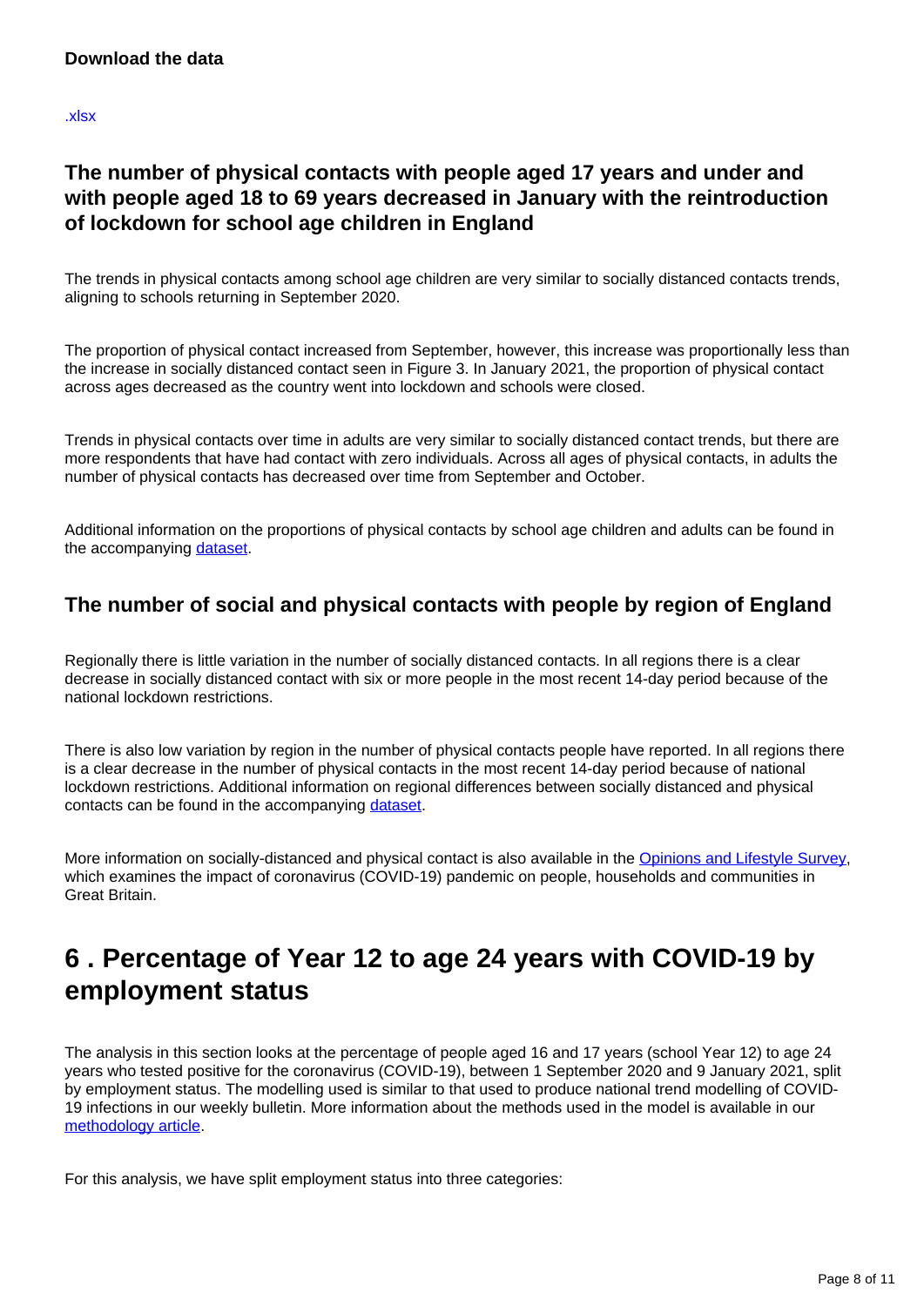- employed: includes everyone in full-time and part-time employment and those who are self-employed
- student: includes anyone who is in full-time education
- other: includes people who are furloughed or not working, such as those who are unemployed and longterm sick

In this age group, the percentage testing positive is currently highest for people who are employed. However, this has varied over time and the percentage testing positive was highest for students during October 2020.

In recent weeks, the percentage testing positive has been increasing among both employed individuals and students in this age group.

Caution should be taken in over-interpreting the trend in the "Other" category because of wide credible intervals.

As this analysis only includes people in school Year 12 to 24 years, sample sizes are smaller and modelling is therefore more challenging. This can lead to a higher level of uncertainty around the modelled trends.

#### **Figure 6: The percentage testing positive for COVID-19 was highest among those aged from School Year 12 to 24 years who are employed**

**Percentage of people in school Year 12 to age 24 years testing positive for COVID-19 by employment status, between 1 September 2020 and 9 January 2021**

#### **Notes:**

- 1. All results are provisional and subject to revision.
- 2. These statistics refer to infections reported in the community, by which we mean private households. These figures exclude infections reported in hospitals, care homes and/or other institutional settings.
- 3. All estimates are subject to uncertainty, given that a sample is only part of the wider population. The model used to provide these estimates is a Bayesian model: these provide 95% credible intervals. A credible interval gives an indication of the uncertainty of an estimate from data analysis. 95% credible intervals are calculated so that there is a 95% probability of the true value lying in the interval.

#### **Download the data**

[.xlsx](https://www.ons.gov.uk/visualisations/dvc1153/employmentstatus/datadownload.xlsx)

## <span id="page-8-0"></span>**7 . Coronavirus (COVID-19) Infection Survey data**

[Coronavirus \(COVID-19\) infections in the community in England](https://www.ons.gov.uk/peoplepopulationandcommunity/healthandsocialcare/conditionsanddiseases/datasets/coronaviruscovid19infectionsinthecommunityinengland)

Dataset | Released 27 January 2021

Characteristics of people testing positive for the coronavirus (COVID-19) in England taken from the COVID-19 Infection Survey.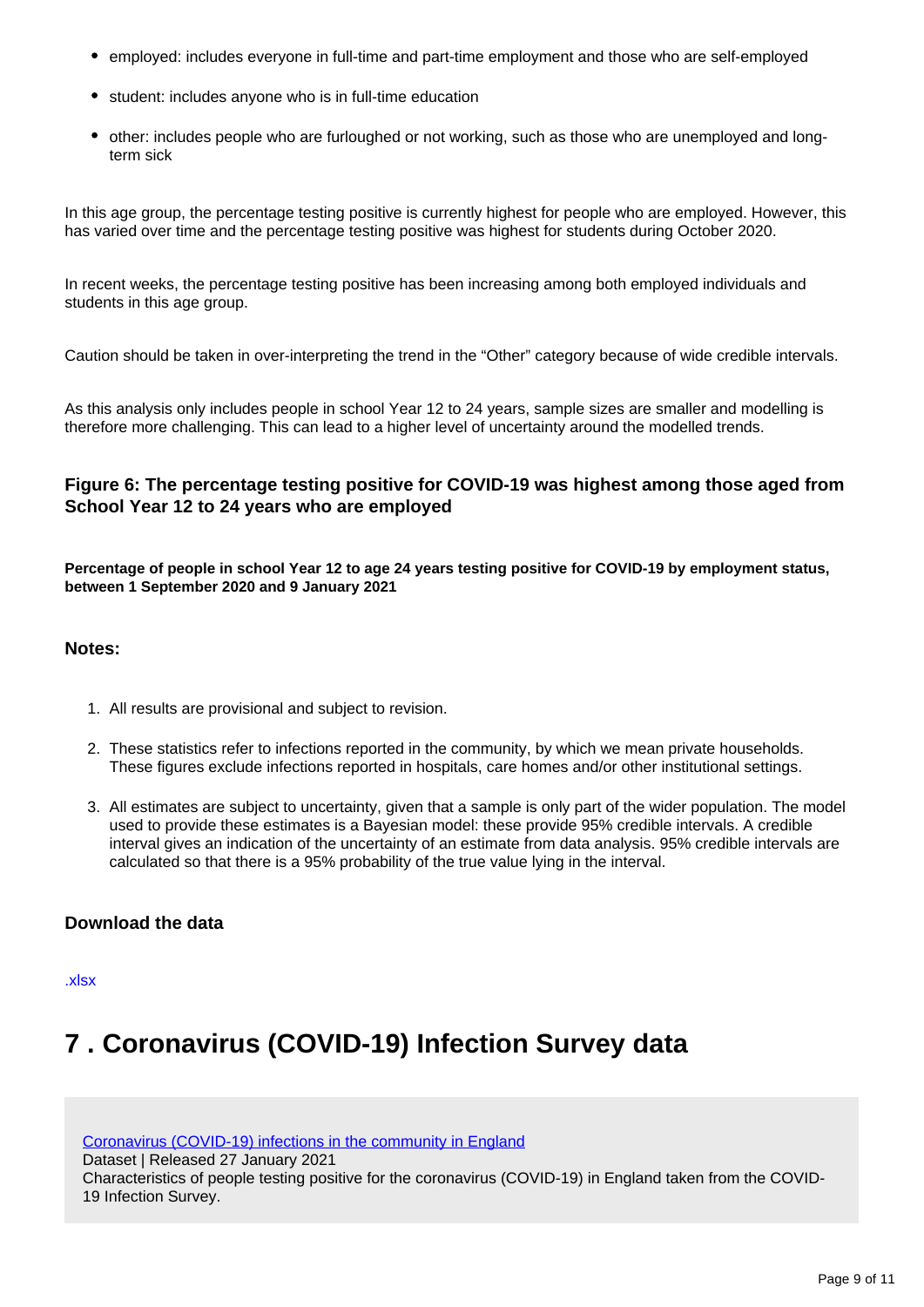## <span id="page-9-0"></span>**8 . Collaboration**

The Coronavirus (COVID-19) Infection Survey analysis was produced by the Office for National Statistics (ONS) in partnership with the University of Oxford, the University of Manchester, Public Health England and Wellcome Trust. Of particular note are:

- Sarah Walker University of Oxford, Nuffield Department for Medicine: Professor of Medical Statistics and Epidemiology and Study Chief Investigator
- Koen Pouwels University of Oxford, Health Economics Research Centre, Nuffield Department of Population Health: Senior Researcher in Biostatistics and Health Economics
- Thomas House University of Manchester, Department of Mathematics: Reader in mathematical statistics

### **Acknowledgements**

The Authors would like to thank the following individuals, which include both external collaborators and internal ONS teams, and acknowledge their contribution made to these articles:

University of Oxford – Sarah Walker, Koen Pouwels

ONS COVID-19 Infection Survey coding team – Melissa Randall, Palvi Shah, Tristan Pett, Dominic Brown, Joel Jones, Heledd Thomas, Joe Jenkins, Ruth Snook, Sarah Collyer, David Braunholtz, Alberta Ipser, Anna Tudor

ONS COVID-19 Infection Survey dissemination team – Alice McTiernan, Kyle Knights, George Feldman, Emma Nash

### <span id="page-9-1"></span>**9 . Glossary**

### **Confidence interval**

A confidence interval gives an indication of the degree of uncertainty of an estimate, showing the precision of a sample estimate. The 95% confidence intervals are calculated so that if we repeated the study many times, 95% of the time the true unknown value would lie between the lower and upper confidence limits. A wider interval indicates more uncertainty in the estimate. Overlapping confidence intervals indicate that there may not be a true difference between two estimates.

For more information, see our **methodology** page on statistical uncertainty.

### **Credible interval**

A credible interval gives an indication of the uncertainty of an estimate from data analysis; 95% credible intervals are calculated so that there is a 95% probability of the true value lying in the interval.